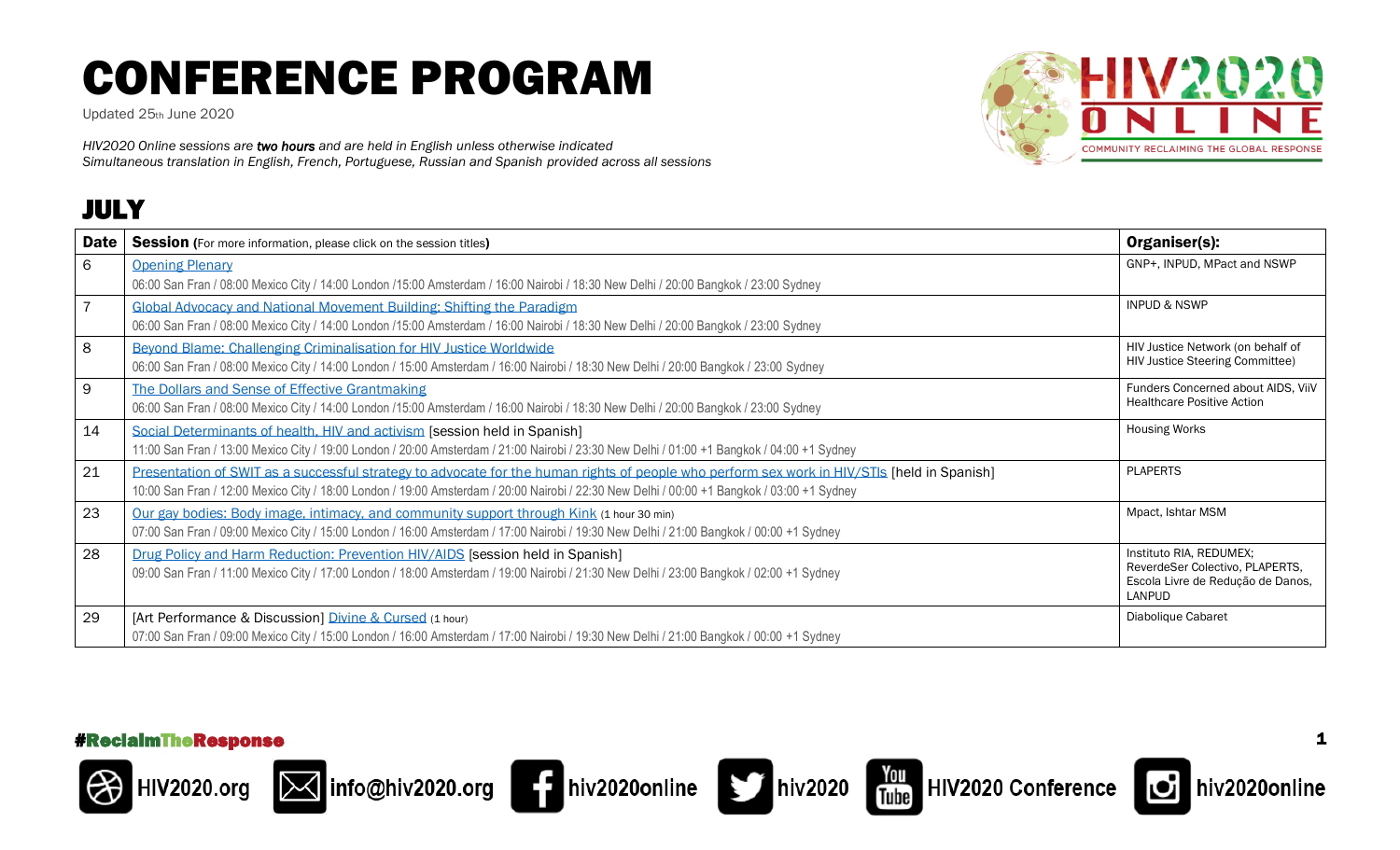Updated 25th June 2020

*HIV2020 Online sessions are two hours and are held in English unless otherwise indicated Simultaneous translation in English, French, Portuguese, Russian and Spanish provided across all sessions*

### AUGUST



| Date            | <b>Session</b> (For more information, please click on the session titles)                                                                                                                                                                                               | Organiser(s):                                                                                           |
|-----------------|-------------------------------------------------------------------------------------------------------------------------------------------------------------------------------------------------------------------------------------------------------------------------|---------------------------------------------------------------------------------------------------------|
| $\overline{4}$  | A Roadmap for Meeting the HIV Targets: Defending Bodily Autonomy and Integrity<br>06:00 San Fran / 08:00 Mexico City / 14:00 London / 15:00 Amsterdam / 16:00 Nairobi / 18:30 New Delhi / 20:00 Bangkok / 23:00 Sydney                                                  | <b>ARASA</b>                                                                                            |
| $6\phantom{1}6$ | Hate Crimes Against Sex Workers: Data Collection and Advocacy [session held in Russian]<br>22:00 -1 San Fran / 00:00 Mexico City / 06:00 London / 07:00 Amsterdam / 08:00 Nairobi / 10:30 New Delhi / 11:00 Bishkek / 12:00 Bangkok / 15:00 Sydney                      | Shah Ayim Network                                                                                       |
| 11              | Young People Are Leading the Way!<br>06:00 San Fran / 08:00 Mexico City / 14:00 London / 15:00 Amsterdam / 16:00 Nairobi / 18:30 New Delhi / 20:00 Bangkok / 23:00 Sydney                                                                                               | Y+ Global                                                                                               |
| 13              | Women who Use Drugs and Narcofeminism: Changing the Narrative<br>09:00 San Fran / 11:00 Mexico City / 17:00 London / 18:00 Amsterdam / 19:00 Nairobi / 21:30 New Delhi / 23:00 Bangkok / 02:00 +1 Sydney                                                                | Metzineres & Urban Survivors                                                                            |
| 18              | Time is running out for Children Living with HIV<br>06:00 San Fran / 08:00 Mexico City / 14:00 London / 15:00 Amsterdam / 16:00 Nairobi / 18:30 New Delhi / 20:00 Bangkok / 23:00 Sydney                                                                                | GNP+, ICW, Y+, Aidsfonds, ITPC, PATA,<br>Coalition of Children affected by HIV,<br>HealthGap and UNICEF |
| 19              | [Film & Discussion] China's Transgender Sex Workers<br>16:00 San Fran / 18:00 Mexico City / 00:00 +1 London / 01:00 +1 Amsterdam / 02:00 +1 Nairobi / 04:30 +1 New Delhi / 06:00 +1 Bangkok / 07:00 +1 Beijing / 09:00 + 1 Sydney                                       | Michael Liu                                                                                             |
| 20              | Strengthening the safety and security of gay and bisexual men and their program implementation in Latin America and globally<br>07:00 San Fran / 09:00 Mexico City / 15:00 London / 16:00 Amsterdam / 17:00 Nairobi / 19:30 New Delhi / 21:00 Bangkok / 00:00 +1 Sydney | Sero Project, FHI 360,<br>SOMOSGay, MPact, AIDS<br><b>Healthcare Foundation</b>                         |
| 25              | Medicalised Bodies, Absent States [session held in Spanish]<br>08:00 San Fran / 10:00 Mexico City / 16:00 London / 17:00 Amsterdam / 18:00 Nairobi / 20:30 New Delhi / 22:00 Bangkok / 01:00 +1 Sydney                                                                  | Redlactrans, IRGT                                                                                       |
| 27              | Grassroots Response to the Drug War: Fighting Back<br>08:00 San Fran / 10:00 Mexico City / 16:00 London / 17:00 Amsterdam / 18:00 Nairobi / 20:30 New Delhi / 22:00 Bangkok / 01:00 +1 Sydney                                                                           | <b>River Valley Organising Project:</b><br><b>Unharming Ohio</b>                                        |













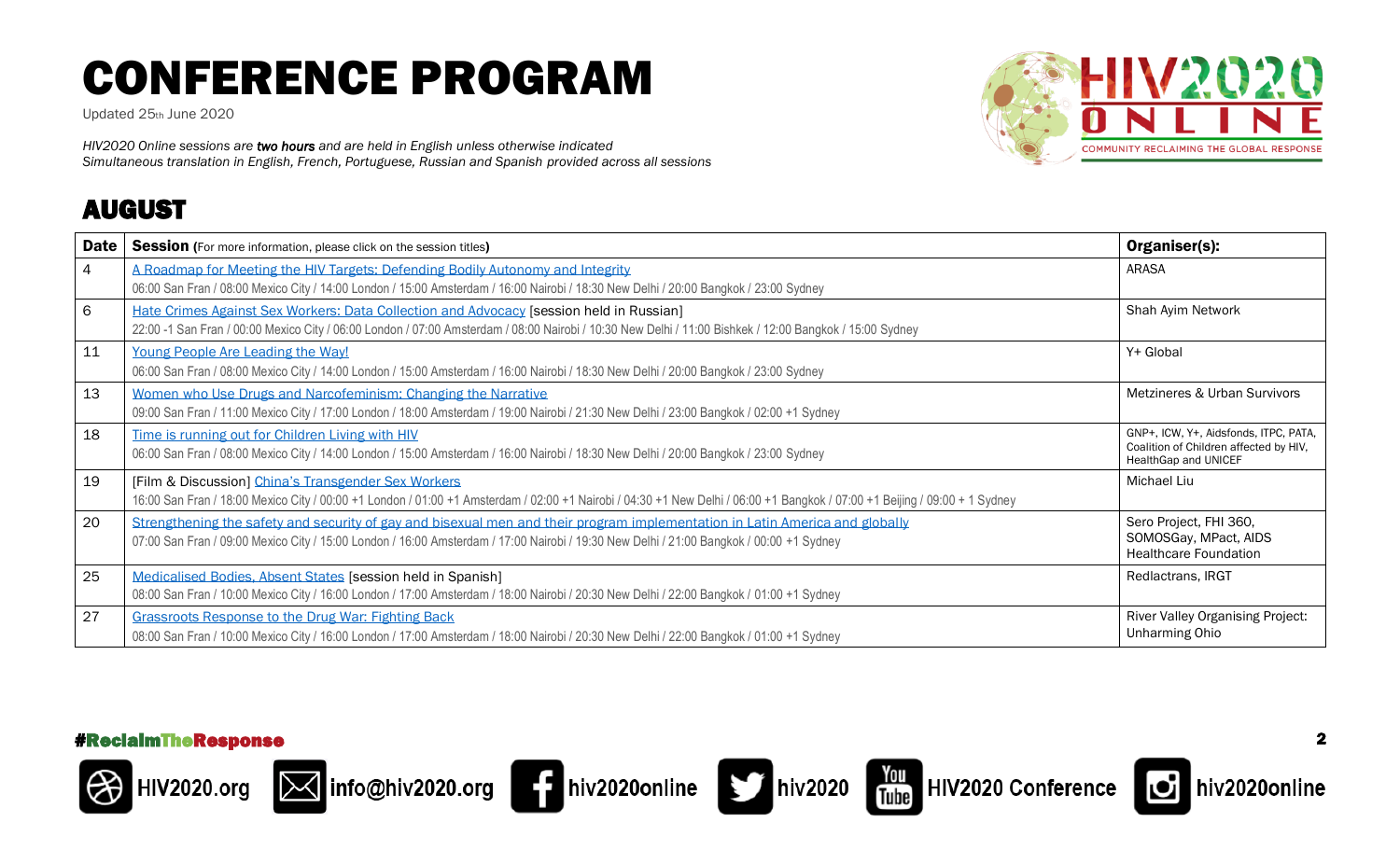Updated 25th June 2020

*HIV2020 Online sessions are two hours and are held in English unless otherwise indicated Simultaneous translation in English, French, Portuguese, Russian and Spanish provided across all sessions*

### SEPTEMBER



| <b>Date</b> | <b>Session</b> (For more information, please click on the session titles)                                                                            | Organiser(s):                                                                 |
|-------------|------------------------------------------------------------------------------------------------------------------------------------------------------|-------------------------------------------------------------------------------|
|             | Community Advocacy: How we Innovate and Mobilise                                                                                                     | <b>PITCH</b>                                                                  |
|             | 04:30 San Fran / 06:30 Mexico City / 12:30 London / 13:30 Amsterdam / 14:30 Nairobi / 17:00 New Delhi / 18:30 Bangkok / 21:30 Sydney                 |                                                                               |
| 3           | Soliciting for Change: Understanding the impacts of the Swedish Model and full decriminalisation of sex work                                         | <b>ICRSE and Scarlet Alliance</b>                                             |
|             | 01:00 San Fran / 03:00 Mexico City / 09:00 London / 10:00 Amsterdam / 11:00 Nairobi / 13:30 New Delhi / 15:00 Bangkok / 18:00 Sydney                 |                                                                               |
| 8           | Data from the ground up: Scaling up community-led data collection, management and analysis                                                           | Caribbean Vulnerable Communities.<br>Global Health Centre Graduate Institute, |
|             | 06:00 San Fran / 08:00 Mexico City / 14:00 London / 15:00 Amsterdam / 16:00 Nairobi / 18:30 New Delhi / 20:00 Bangkok / 23:00 Sydney                 | GrenCHAP. Trans Este Podemos<br>Avanzar, UNAIDS                               |
| 10          | Overcoming Legal Barriers as a mechanism for the struggle for rights of vulnerable populations in the fight with the HIV epidemic in the EECA region | <b>ENPUD</b>                                                                  |
|             | [session held in Russian]                                                                                                                            |                                                                               |
|             | 04:00 San Fran / 06:00 Mexico City / 12:00 London / 13:00 Amsterdam / 14:00 Nairobi / 16:30 New Delhi / 18:00 Bangkok / 21:00 Sydney                 |                                                                               |
| 15          | Not just subjects of research!                                                                                                                       | Aidsfonds                                                                     |
|             | 04:30 San Fran / 06:30 Mexico City / 12:30 London / 13:30 Amsterdam / 14:30 Nairobi / 17:00 New Delhi / 18:30 Bangkok / 21:30 Sydney                 |                                                                               |
| 17          | <b>Communities Amplify Voices: Inter-regional Exchange</b>                                                                                           | M-Coalition, ECOM &                                                           |
|             | Time to be confirmed                                                                                                                                 | SomosGay                                                                      |
| 22          | HIV, Drugs and Positive Women in Response [session held in Spanish]                                                                                  | LANPUD, INADI, Xenfobia y                                                     |
|             | 15:00 San Fran / 17:00 Mexico City / 23:00 London / 00:00 +1 Amsterdam / 01:00 +1 Nairobi / 03:30 + 1 New Delhi / 05:00 +1 Bangkok / 08:00 +1 Sydney | racism                                                                        |
| 24          | The Nine Genders, A Reintroduced Indigenous Way of Organizing Gender                                                                                 | Canadian Aboriginal AIDS                                                      |
|             | 10:00 San Fran / 12:00 Mexico City / 18:00 London / 19:00 Amsterdam / 20:00 Nairobi / 22:30 New Delhi / 00:00 +1 Bangkok / 03:00 +1 Sydney           | <b>Network</b>                                                                |
| 28          | [Film & Discussion] Kokh (A Womb) (1 hour)                                                                                                           | <b>FAITH</b>                                                                  |
|             | 06:00 San Fran / 08:00 Mexico City / 14:00 London / 15:00 Amsterdam / 16:00 Nairobi / 18:30 New Delhi / 20:00 Bangkok / 23:00 Sydney                 |                                                                               |
| 29          | Now more than ever: New strategies to fight back for HIV prevention                                                                                  | <b>Frontline AIDS</b>                                                         |
|             | 06:00 San Fran / 08:00 Mexico City / 14:00 London / 15:00 Amsterdam / 16:00 Nairobi / 18:30 New Delhi / 20:00 Bangkok / 23:00 Sydney                 |                                                                               |

#### #ReclaimTheResponse 3







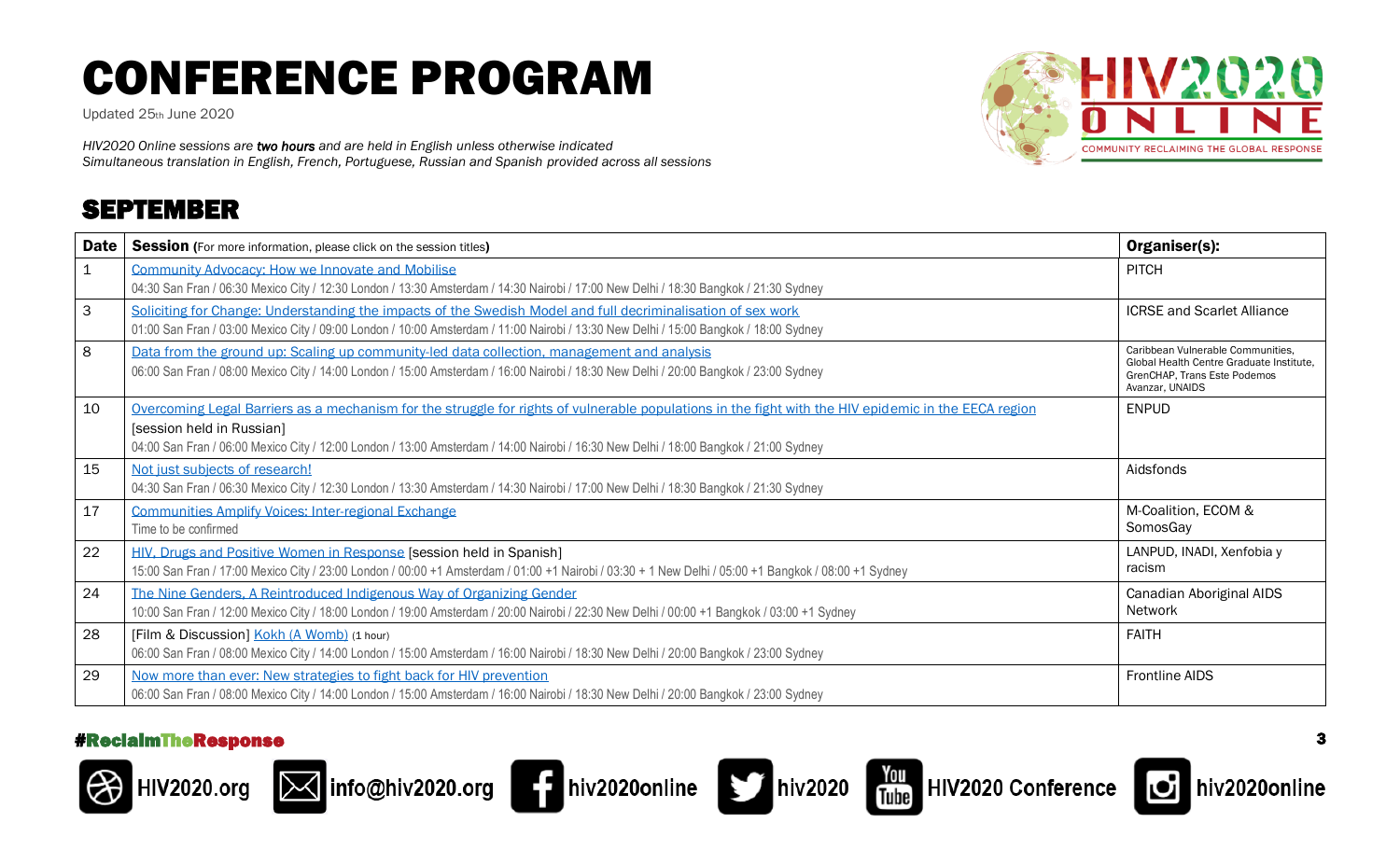Updated 25th June 2020

*HIV2020 Online sessions are two hours and are held in English unless otherwise indicated Simultaneous translation in English, French, Portuguese, Russian and Spanish provided across all sessions*

### OCTOBER



| <b>Date</b>  | <b>Session</b> (For more information, please click on the session titles)                                                                                                                                                                                                      | Organiser(s):                                                                                                                                |
|--------------|--------------------------------------------------------------------------------------------------------------------------------------------------------------------------------------------------------------------------------------------------------------------------------|----------------------------------------------------------------------------------------------------------------------------------------------|
| $\mathbf{1}$ | Stigma: Measure it, Act on it, End it<br>04:00 San Fran / 06:00 Mexico City / 12:00 London / 13:00 Amsterdam / 14:00 Nairobi / 16:30 New Delhi / 18:00 Bangkok / 21:00 Sydney                                                                                                  | GNP+                                                                                                                                         |
| 6            | <b>HIV2020 - Treatment Activist Meeting</b><br>06:00 San Fran / 08:00 Mexico City / 14:00 London / 15:00 Amsterdam / 16:00 Nairobi / 18:30 New Delhi / 20:00 Bangkok / 23:00 Sydney                                                                                            | 00 Percent Life, AIDES, Access to<br>Medicines Ireland, GNP+, ITPC,<br>Public Citizen, RedLam, STOPAIDS,<br><b>Treatment Action Campaign</b> |
| 9            | Community based mental health services for people living with HIV<br>04:00 San Fran / 06:00 Mexico City / 12:00 London / 13:00 Amsterdam / 14:00 Nairobi / 16:30 New Delhi / 18:00 Bangkok / 21:00 Sydney                                                                      | Peer Partners NGO                                                                                                                            |
| 13           | By Us/For Us: Monitoring Support Community-, Key Population-, and Women-led HIV Responses<br>06:00 San Fran / 08:00 Mexico City / 14:00 London / 15:00 Amsterdam / 16:00 Nairobi / 18:30 New Delhi / 20:00 Bangkok / 23:00 Sydney                                              | UNAIDS, GNP+, NSWP, MPact, and<br>INPUD, WHO, UNODC, UNWomen                                                                                 |
| 15           | [Art Performance] Theatre performance about SWIT [session held in Russian]<br>06:00 San Fran / 08:00 Mexico City / 14:00 London / 15:00 Amsterdam / 16:00 Nairobi / 19:30 New Delhi / 20:00 Bangkok / 23:00 Sydney                                                             | <b>Tais Plus</b>                                                                                                                             |
| 20           | Where is the money for key population programming?<br>04:00 San Fran / 06:00 Mexico City / 12:00 London / 13:00 Amsterdam / 14:00 Nairobi / 16:30 New Delhi / 18:00 Bangkok / 21:00 Sydney                                                                                     | The Bridging the Gaps Alliance                                                                                                               |
| 22           | [Art Performance & Discussion] Harm reduction education and services through performing art (1 hour 30 min)<br>06:00 San Fran / 08:00 Mexico City / 14:00 London / 15:00 Amsterdam / 16:00 Nairobi / 18:30 New Delhi / 20:00 Bangkok / 23:00 Sydney                            | <b>CPHEO</b>                                                                                                                                 |
| 23           | Women, bodies and experiences: Individual and collective empowerment through the Theater of the Oppressed [session held in Spanish]<br>09:30 San Fran / 11:30 Mexico City / 17:30 London / 18:30 Amsterdam / 19:30 Nairobi / 22:00 New Delhi / 23:30 Bangkok / 02:30 +1 Sydney | <b>ICW Latin America and HIVOS</b><br>Latin America                                                                                          |















hiv2020online